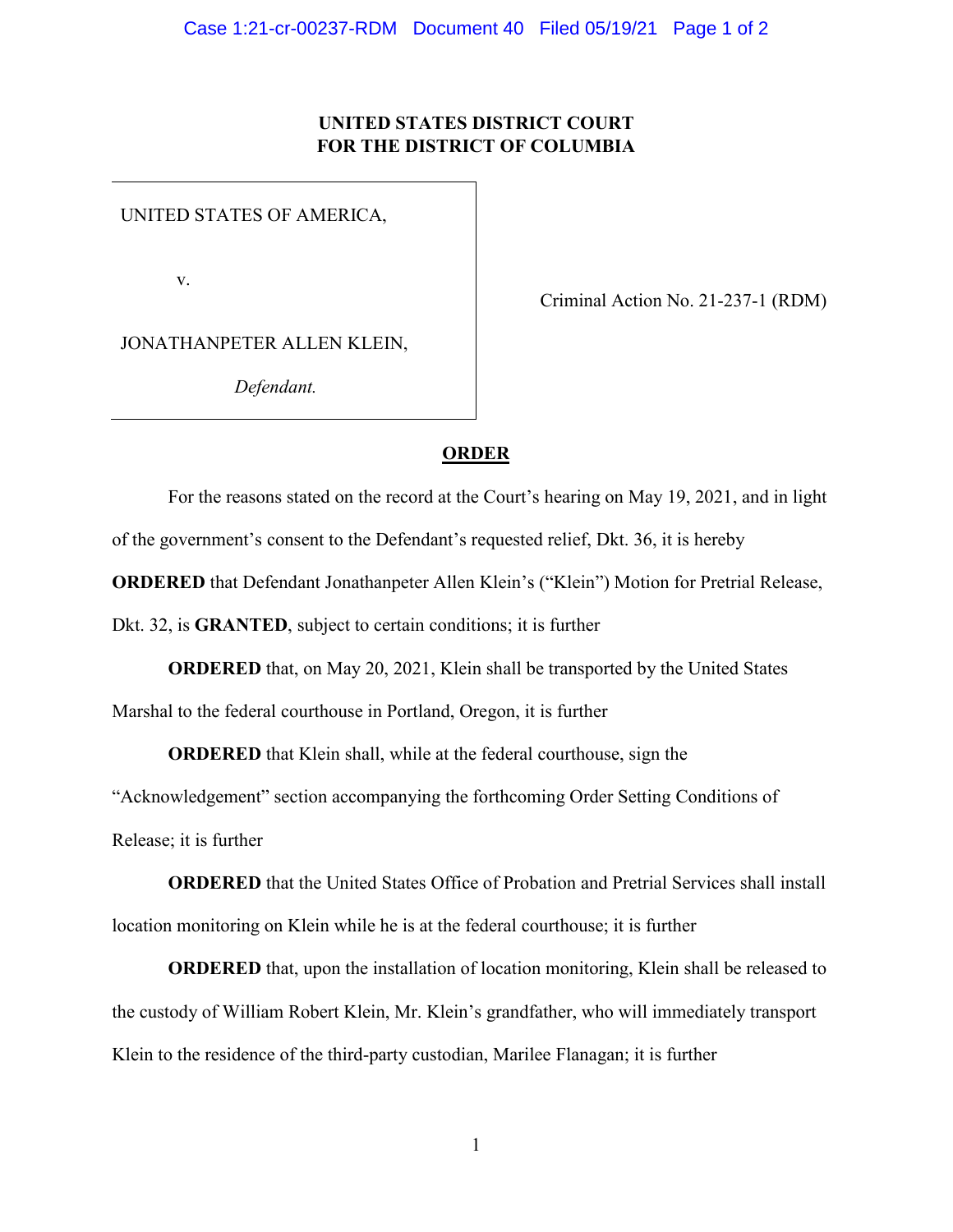#### Case 1:21-cr-00237-RDM Document 40 Filed 05/19/21 Page 2 of 2

**ORDERED** that Klein shall immediately upon his release abide by all conditions set forth in the forthcoming Order Setting Conditions of Release; it is further

**ORDERED** that Klein's third-party custodian shall ensure, on or before 12:00PM (noon), May 20, 2021, that all weapons, including any firearms, in her residence are kept in a secure safe to which Klein does not, and will not, have access; and it is further

**ORDERED** that Klein's third-party custodian shall ensure that Klein complies with all conditions of his release, and shall, on Monday of each week beginning May 24, 2021, complete, sign, and (through Klein's counsel) submit to the Court Attachment A, provided herein, attesting under penalty of perjury that Klein has complied with the conditions of his pretrial release.

#### **SO ORDERED**.

 /s/ Randolph D. Moss RANDOLPH D. MOSS United States District Judge

Date: May 19, 2021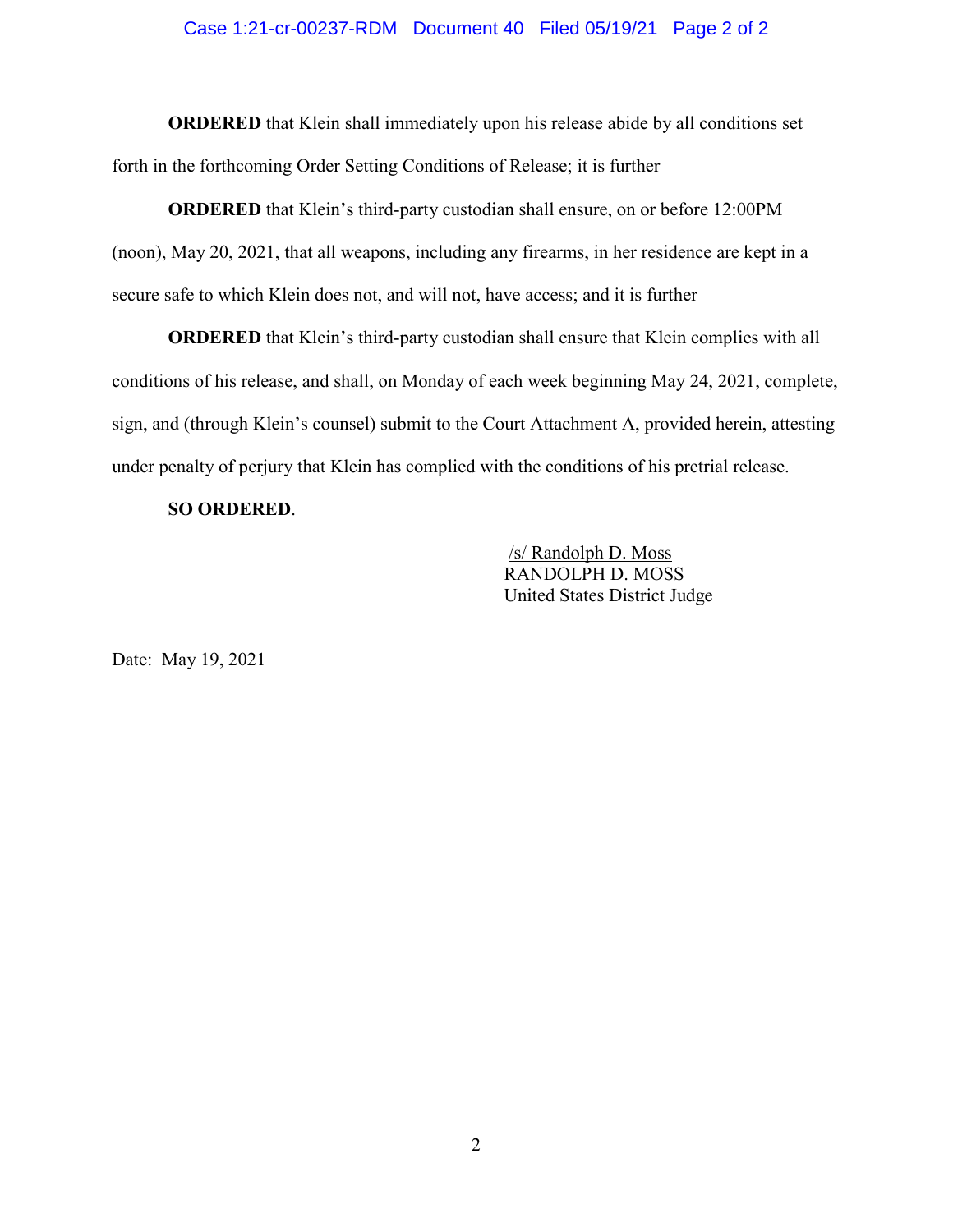Case 1:21-cr-00237-RDM Document 40-1 Filed 05/19/21 Page 1 of 2

# **ATTACHMENT A**